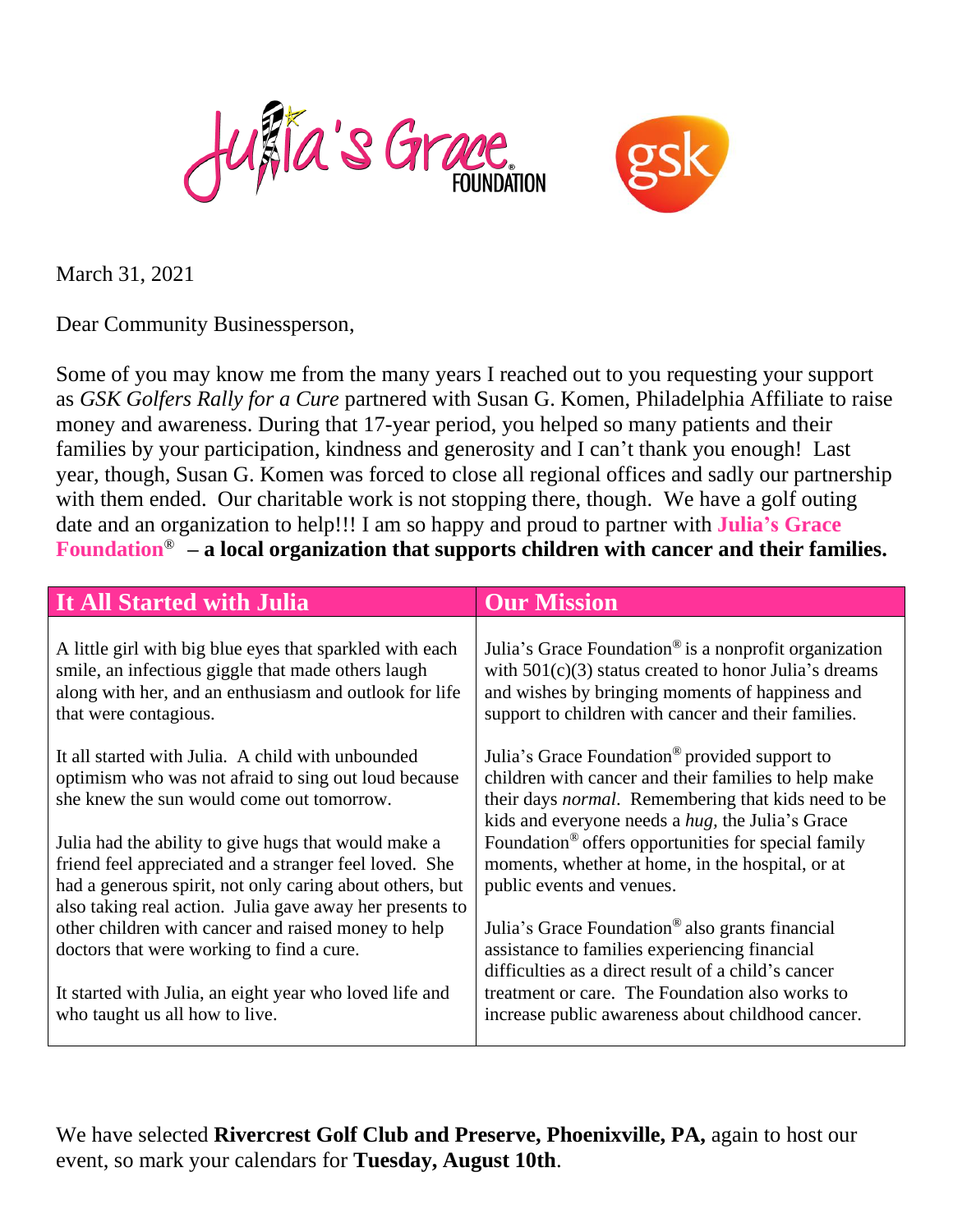Here are just some of the ways that you can help:

- Contributing raffle prizes, gift certificates or give-a-ways
- **•** Sponsoring a hole or a golfer
- Sending a foursome or playing in the outing
- Becoming a corporate sponsor

# **\*Your contribution may be tax deductible – Tax ID # 46-3804984 – Please consult your tax advisor***.*

# **Sponsorship Levels**

Г

| <b>Titanium</b><br>\$5000 Corporate Co-Sponsorship | Co-lead the event with GSK Golfers Rally for a<br>Cure Committee. Sponsors will receive golf and<br>dinner for 3 foursomes (valued at \$2280), a banner<br>with your company name and details in our brochure.            |
|----------------------------------------------------|---------------------------------------------------------------------------------------------------------------------------------------------------------------------------------------------------------------------------|
| <b>Platinum</b><br>\$2000 Corporate Sponsorship    | Sponsors will receive golf and dinner for 1 foursome<br>(valued at \$760), a banner with your company name<br>and details in our brochure                                                                                 |
| Gold<br>\$1000 Corporate Sponsorship               | Sponsors will receive golf and dinner for 2 (valued at<br>\$380), a banner with your company name and details in<br>our brochure. Additional golfers \$190/pp                                                             |
| <b>Silver</b><br>\$500 Corporate Sponsorship       | Sponsors will receive golf and dinner for 1 (valued at<br>\$190), a hole sponsor sign with your company name, at<br>one of the 18 holes, and your company name and<br>information in program. Additional golfers \$190/pp |
| <b>Bronze</b><br>\$250 Corporate Sponsorship       | Sponsors will receive a hole sponsor sign with your<br>company name and information in our program.<br>Entrance fee is not included                                                                                       |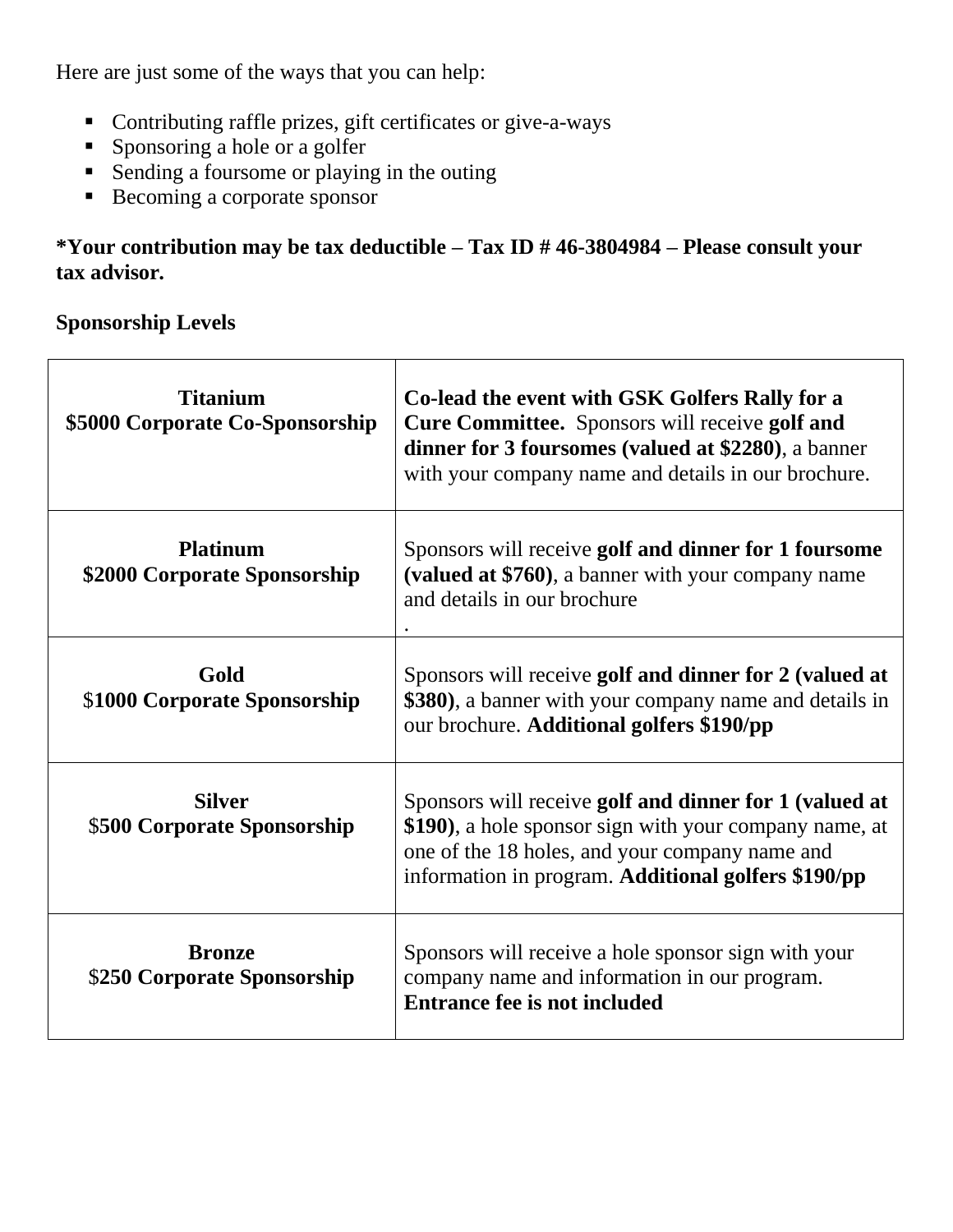As a company or a businessperson, it would be wonderful occasion for you to donate a service, goods, or gift certificate, and be recognized by the community for contributing to this worthy cause. These donations will be used as raffle items, in which all proceeds will go to the Julia's Grace Foundation. Your contribution will be noted in our brochure which will include your company name and address.

# **Your entrance fee of \$190/golfer includes the following.**

- Golf and cart
- Full use of the locker room facilities and driving range
- Lunches in each cart
- Beer/Snacks on Course at 3 Stations
- POOLSIDE happy hour and dinner including **OPEN BAR** 
	- ➢ Chef's choice of hors d'oeuvres
	- ➢ Assorted artisan breads with vegetable dips, spreads, hummus
	- ➢ Mediterranean antipasto display
	- ➢ Pasta station
	- $\triangleright$  Beef, chicken, fish selections
	- $\triangleright$  Chef's choice of starch and vegetable
	- ➢ Choice of Caesar or mixed green salad
	- ➢ Viennese dessert table of assorted international cakes and pastries
- Prizes for 1st, 2nd and 3rd places, Men's and Women's Longest Drive and Closest to the Pin contests.
- Payment Options:
	- ➢ Credit/Debit cards
	- ➢ Cashapp (\$GolfersRally4)
	- ➢ Venmo (GSK Golfers Rally For A Cure)
	- ➢ Check made payable to **GSK Golfers Rally for a Cure** and mail to the following address:

#### **1214 Stirling Street Coatesville, PA 19320 Attention: Rosalind King**

Kind regards, Susan Greco and the Golfers Rally for a Cure Committee

> For more information on Julia's Grace Foundation and ways you can help, please click on this link <https://www.juliasgracefoundation.org/ourfoundation>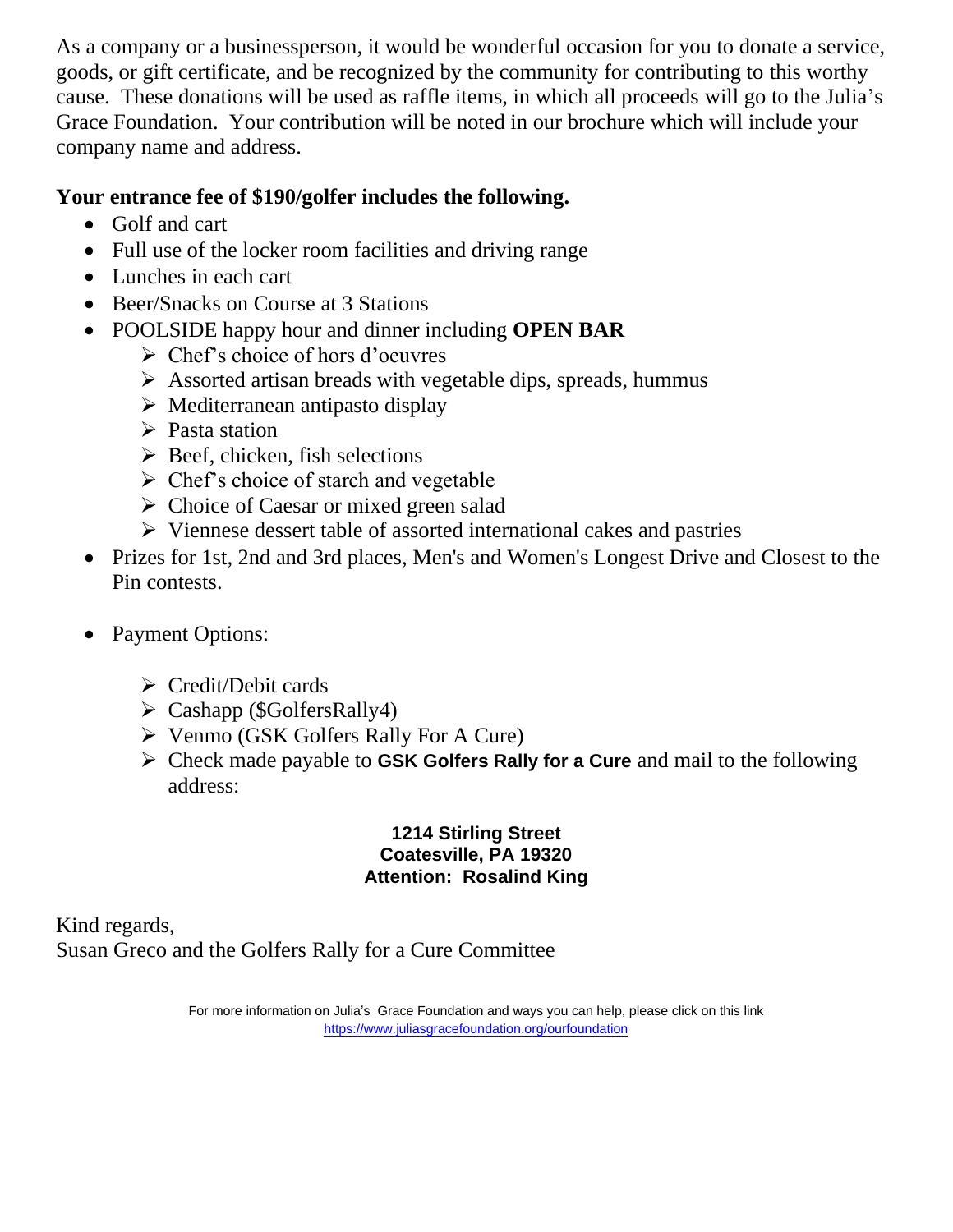**Please return this page with your contribution and/or golfer details or visit us on the Eventbrite page to register and/or pay -** [https://www.eventbrite.com/e/gsk-golfers-rally-for](https://www.eventbrite.com/e/gsk-golfers-rally-for-a-cure-julias-grace-foundation-golf-outing-tickets-146590192211)[a-cure-julias-grace-foundation-golf-outing-tickets-146590192211](https://www.eventbrite.com/e/gsk-golfers-rally-for-a-cure-julias-grace-foundation-golf-outing-tickets-146590192211)

**□ I would like to be a sponsor for the Julia Grace's Foundation Golf Outing**. Enclosed is a check for \$\_\_\_\_\_\_\_. *Tax ID* **# 46-3804984**. A confirmation letter will be sent when the sponsorship contribution has been processed.

| Company:         |                                                                                                                                                                                                                                      |
|------------------|--------------------------------------------------------------------------------------------------------------------------------------------------------------------------------------------------------------------------------------|
| Address:         |                                                                                                                                                                                                                                      |
| City, State/Zip: | <u> 1986 - Jan Stein Stein Stein Stein Stein Stein Stein Stein Stein Stein Stein Stein Stein Stein Stein Stein Stein Stein Stein Stein Stein Stein Stein Stein Stein Stein Stein Stein Stein Stein Stein Stein Stein Stein Stein</u> |
| Phone:           |                                                                                                                                                                                                                                      |
| E-mail:          |                                                                                                                                                                                                                                      |

**□** Please accept this gift, gift certificate or service to be used for the raffle.

**□ I am interested in playing in the outing.** Enclosed is my payment for \$190/golfer

□ I am interested in volunteering. Please specify - planning committee or day of event volunteer.

### **Tuesday, August 10, 2021, Rivercrest Golf Club and Preserve, Phoenixville, PA 9:30-10:30 registration and practice 10:30 shotgun start Dinner, prizes and awards immediately after**

**□ Here is the list of golfers (email address is required as all communications will be sent this way)**

**Name email Address**